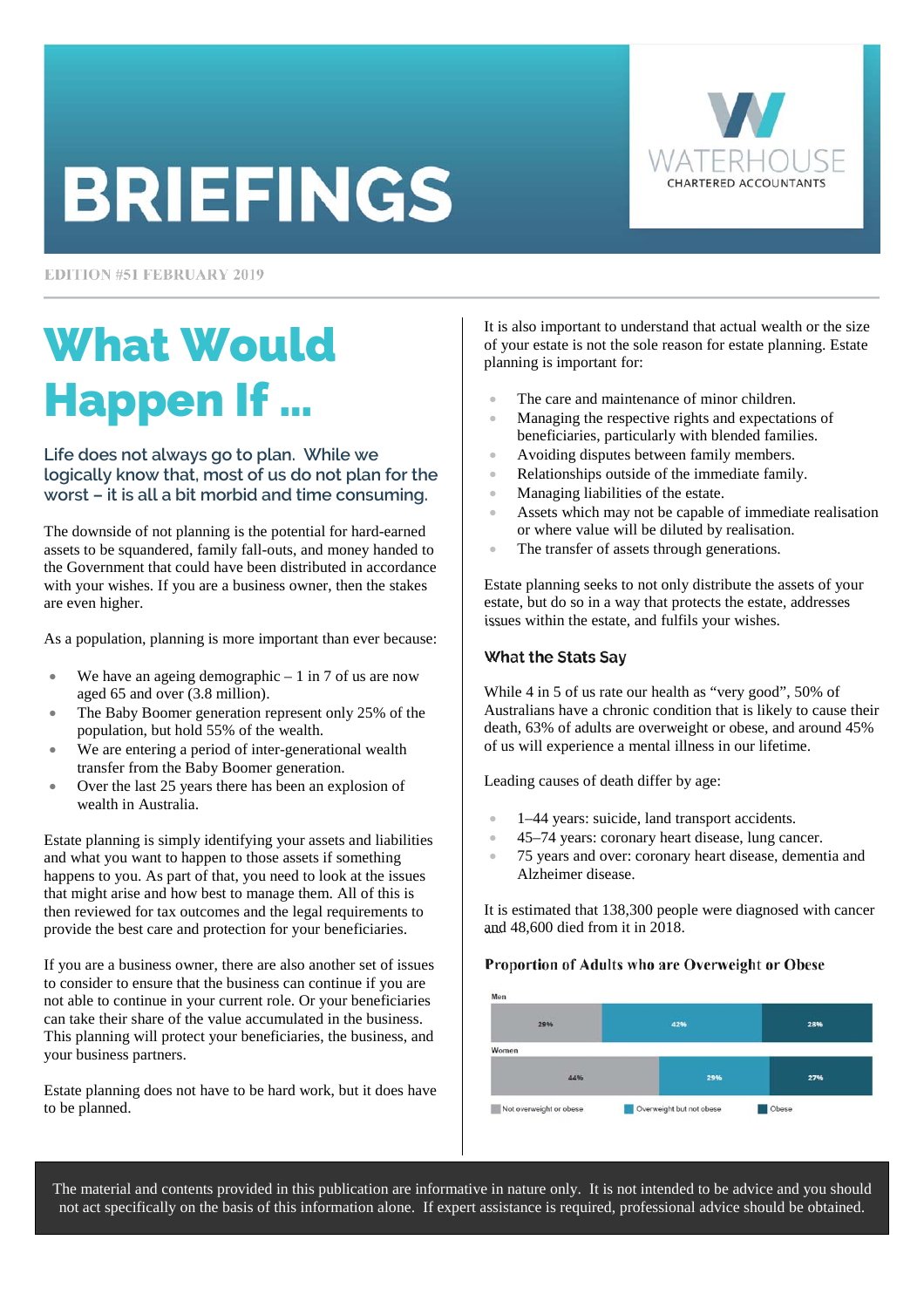

Australia enjoys one of the highest life expectancies of any country in the world at 82.5 years (in 2015) and is ranked fifth among 35 OECD countries. Japan has the highest life expectancy at 83.9 years.

Men aged 65 in 2014–2016 could expect to live another 19.6 years (an expected age at death of 84.6 years) and the life expectancy of women aged 65 in 2014–2016 was 22.3 years (an expected age at death of 87.3 years).

We are also working longer – 13% of Australians aged 65 and over participate in the workforce (17% for men and 10% for women). This is compared to 2006 when the workforce participation rate was 8%.

# Tax Warning on Overseas Income

**Do you earn income overseas? A recent case highlights why you might pay more tax than you thought on foreign income.** 

If you are an Australian resident and earn income from overseas, such as income from investments, sale of assets such as property, distributions from foreign trusts, etc., you will generally need to declare that income in your Australian tax return. If you have paid tax in a foreign country on that income, you might be able to claim a foreign tax offset to reduce your Australian tax liability.

It sounds simple enough, but a recent case highlights where problems can occur and you might end up paying a lot more tax than you thought.

The taxpayer in this case was a resident of Australia, but was taxed in the US on gains they made on interests in US real estate. Most of the gains they made were taxed at a concessional rate of 15% (rather than the normal rate of 35%) because the interests had been held for more than one year. Some of the gains were ultimately taxed at 35% in the US.

The capital gains were also taxed in Australia and qualified for the general capital gains tax (CGT) discount of 50%. As the taxpayer was a resident of Australia and had paid tax on the US gains, the taxpayer claimed a foreign income tax offset for all of the US tax they paid. However, the Australian Taxation Office (ATO) amended the tax assessment and only allowed a tax offset for slightly less than 50% of the tax they paid in the US.

The problem for the taxpayer was that while the US and Australia both have tax concessions for longer term capital gains, they operate quite differently. The US applies a lower rate to the whole gain while Australia applies a normal tax rate to half of the gain. Unfortunately for the taxpayer, the Federal Court held that the Commissioner's approach was correct. If foreign tax has been paid on an amount that is not included in your assessable income then you cannot claim a foreign tax offset on it. In this case, the portion of the capital gain that was exempt from Australian tax because of the CGT discount was not included in assessable income.

It is not uncommon for people who have made capital gains on foreign assets to assume that they get all of the tax back that they paid overseas. Unfortunately, that is not necessarily the case and often only a partial credit is available, if at all.

# What Changed on 1 January 2019

# **Some changes to note:**

- Tampon tax (GST on sanitary products) was scrapped.
- Voluntary crackdown began on credit card providers to protect consumers who cannot pay off their credit card debt or who cannot afford an increased limit.
- In relation to the Higher Education Loan Program:
	- o There are new lifetime caps prevent students repeating courses or continually enrolling in new courses.
	- o There are new loan limits: increase in fee assistance for students studying medicine, dentistry and veterinary science courses with increases in their loan limit from an estimated \$130,552 in 2019 to a new limit of \$150,000. There is a \$104,440 limit for all other students.

### **Head Office**

Suite 12 Level 3. **Gateway Building** 1 Mona Vale Road Mona Vale NSW 2103 **Sydney Office** Suite 802 Level 8 23 O'Connell Street Sydney NSW 2000

### T 02 8973 2222 admin@waterhouseca.com.au www.waterhouseca.com.au ABN 60 535 258 608

Liability limited by a scheme approved under Professional<br>Standards Legislation

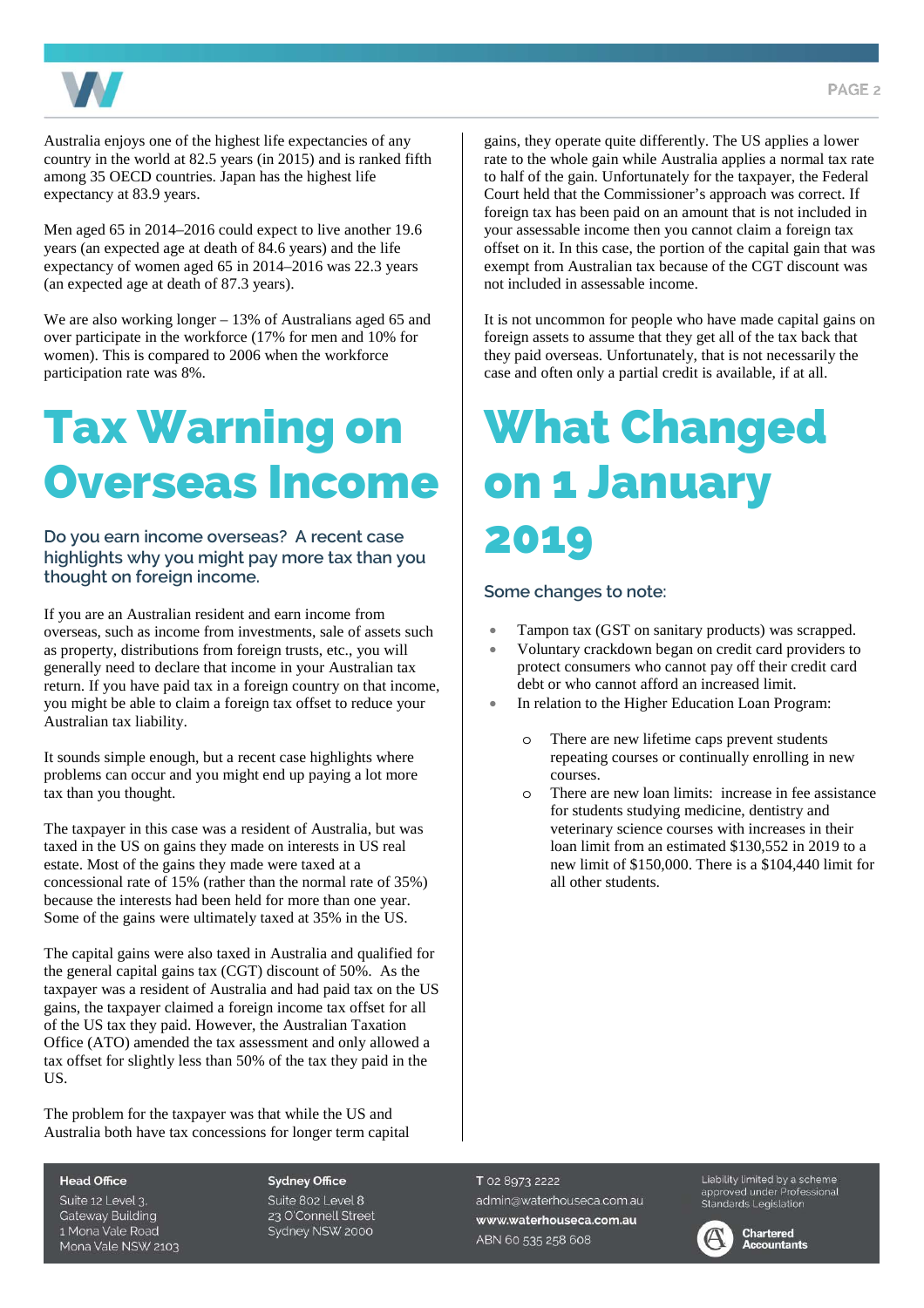# You've Been Scammed, Hacked or Breached

W

**Another year, another scam. While data driven crime is more sophisticated and difficult to address than ever, human error and judgment remains one of the major problems.** 

The latest data breach report from the Office of the Australian Information Commissioner (OAIC) is surprising for the simplicity of the problems - 37% of data beaches resulted from human error not malicious attack. In over 20% of reported cases, personal information was simply sent to the wrong recipient. Another 6% of complaints were attributed to system faults.

Since 22 February 2018 businesses covered by the *Privacy Act* need to report unauthorised access to or disclosure of personal information or loss of personal information that your business holds under the Data Breach Scheme. The rules impact organisations with an annual turnover of \$3 million or more, businesses "related to" another business covered by the *Privacy Act*, or if your business, regardless of size, deals with health records (including gyms, child care centres, natural health providers, etc.), is a credit provider or holds tax file number information (see [the list\)](https://www.oaic.gov.au/privacy-law/rights-and-responsibilities#who-has-responsibilities-under-the-privacy-act).

Organisations are required to take all reasonable steps to prevent a breach occurring, put in place the systems and procedures to identify and assess a breach, and issue a notification if a breach is likely to cause "serious harm".

What the statistics from the OAIC demonstrate is that procedural integrity in your business is paramount – train your team to not only be wary of scams, but ingrain best practice for the day-to-day management of personal data. Privacy protection is not just an IT issue.

While not the only factor, protecting your systems remains a priority as Marriot Hotels discovered when the Starwood guest reservation database was breached. According to the latest announcement, up to 383 million records were potentially impacted. Of those, there were approximately 5.25 million unique, unencrypted passport numbers. On 30 November 2018 the company announced that unauthorised access to the database may have been occurring since 2014.

Similarly, Cathay Pacific released a statement notifying that up to 9.4 million members of their Marco Polo Club, Asia Miles or a registered account holder have potentially had their data breached, including passenger name, nationality, date of birth, phone number, email, address, passport number, identity card number, frequent flyer programme membership number, customer service remarks and historical travel information.

Remember, hackers can gain access to your business' data simply by a staff member clicking on a link.

While not impacting personal data, according to the [ScamWatch,](https://www.scamwatch.gov.au/) a common scam is where hackers gain access to a business' email accounts or "spoof" a business' email so their emails appear to come from the company. The hacker then sends emails to customers claiming that the business' banking details have changed and that future invoices should be paid to a new account. These emails look legitimate as they come from one of the business' official email accounts. Payments then start to flow into the hacker's account. The average loss from these scams is around \$30,000.

A variation is where the hacker sends an email internally to a business' accounts team, pretending to be the CEO, asking for funds to be urgently transferred to an off-shore account. Hackers can also request salary or rental payments be directed to a new account.

In 2018, these scams cost Australian business \$30 million.

Simple measures you can take include:

- Have strong and enforced processes in place for the management of personal client information.
- Have strong authorising procedures for payments twostep authority.
- Change passwords often and use two-step authentication where available.
- If a client's bank details have changed, phone them and check the details.
- Train your team on cyber security:
	- o Check requests for payments that arrive electronically from other team members and management.
	- o Check email addresses are legitimate look for slight variations.
	- o Be suspicious of poorly written emails.
	- o Do not click on links from emails always use your account with the supplier or Government department to check details.
- If contacted by the ATO, contact us to verify the information if you are concerned.

#### **Head Office**

Suite 12 Level 3. **Gateway Building** 1 Mona Vale Road Mona Vale NSW 2103 **Sydney Office** 

Suite 802 Level 8 23 O'Connell Street Sydney NSW 2000

### T 02 8973 2222

admin@waterhouseca.com.au www.waterhouseca.com.au ABN 60 535 258 608

Liability limited by a scheme approved under Professional<br>approved under Professional<br>Standards Legislation



**Chartered**<br>Accountants